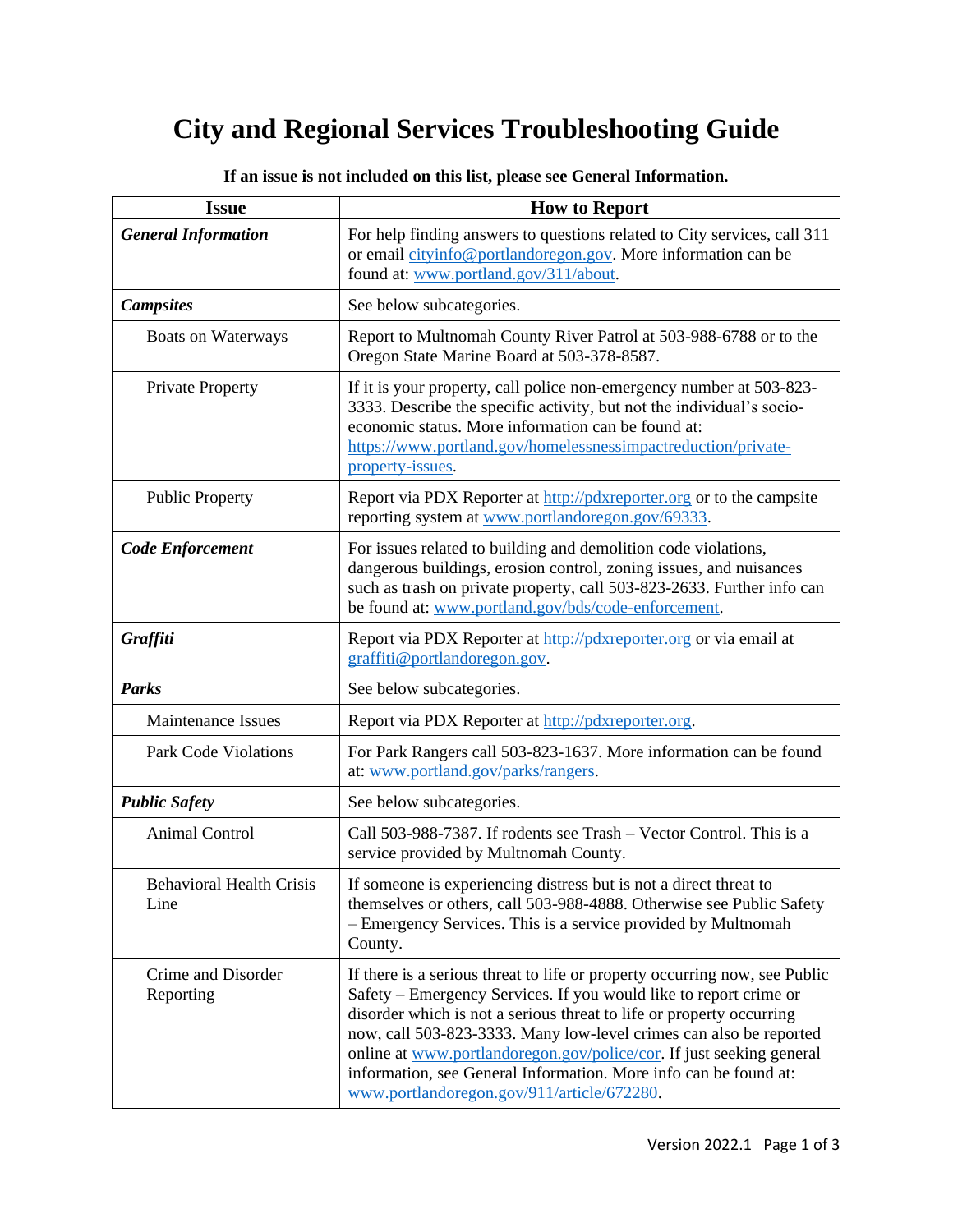| <b>Issue</b>                                                      | <b>How to Report</b>                                                                                                                                                                                                                                                    |
|-------------------------------------------------------------------|-------------------------------------------------------------------------------------------------------------------------------------------------------------------------------------------------------------------------------------------------------------------------|
| <b>Emergency Services</b>                                         | If there is a serious threat to life or property occurring now, call 911.<br>If there is not a serious threat to life or property occurring now see<br>Public Safety - Crime Reporting. More information can be found at:<br>www.portlandoregon.gov/911/article/672183. |
| <b>Public Transportation</b>                                      | See below subcategories.                                                                                                                                                                                                                                                |
| <b>Bus and Max Issues</b>                                         | If an emergency or need to report crime or disorder, see Public Safety.<br>For other issues, contact TriMet at 503-238-7433. Further information<br>can be found at: https://trimet.org.                                                                                |
| <b>Streetcar Issues</b>                                           | If an emergency or need to report crime or disorder, see Public Safety.<br>For other issues, contact Portland Streetcar at 503-222-4200. Further<br>information can be found at: https://portlandstreetcar.org.                                                         |
| <b>Streets and Sidewalks</b>                                      | See below subcategories.                                                                                                                                                                                                                                                |
| <b>Abandoned Vehicles</b>                                         | If campsite related, see Campsites. If not campsite related, report via<br>PDX Reporter at http://pdxreporter.org, or via phone at 503-823-<br>7309, or via www.portlandoregon.gov/transportation/40884.                                                                |
| Debris in Roadway                                                 | Report via PDX Reporter at http://pdxreporter.org or contact PBOT<br>24/7 road hazard hotline at 503-823-1700.                                                                                                                                                          |
| <b>Downed Trees</b>                                               | Report via PDX Reporter at http://pdxreporter.org or via phone at<br>503-823-8733.                                                                                                                                                                                      |
| <b>Illegal Parking</b>                                            | Report via PDX Reporter at http://pdxreporter.org or call<br>503-823-5195.                                                                                                                                                                                              |
| <b>Plugged Storm Drains</b>                                       | Report via PDX Reporter at http://pdxreporter.org.                                                                                                                                                                                                                      |
| Potholes                                                          | Report via PDX Reporter at http://pdxreporter.org.                                                                                                                                                                                                                      |
| Sidewalk Café Violations                                          | Report via PDX Reporter at http://pdxreporter.org.                                                                                                                                                                                                                      |
| Sidewalk Trip Hazards<br>and Vegetation Issues                    | Report via PDX Reporter at http://pdxreporter.org.                                                                                                                                                                                                                      |
| <b>Street Lighting Issues</b>                                     | Report via PDX Reporter at http://pdxreporter.org.                                                                                                                                                                                                                      |
| <b>Towed &amp; Impounded</b><br><b>Vehicles</b>                   | Go to www.portlandoregon.gov/police/article/143824.                                                                                                                                                                                                                     |
| <b>Trash</b>                                                      | See below subcategories.                                                                                                                                                                                                                                                |
| <b>Abandoned Shopping</b><br>Carts                                | Call 1-888-552-2787 or report at https//www.northwestcarts.com.<br>This service is provided by NFM Cart Rescue.                                                                                                                                                         |
| <b>Chemical Spills</b>                                            | Call Bureau of Environmental Services 24/7 hotline at 503-823-7180.                                                                                                                                                                                                     |
| Illegal Dumping,<br>Biohazards, and Needles<br>on Public Property | If related to a campsite, see Campsites. If not related to a campsite,<br>report via http://ridpatrol.orgonmetro.gov/report or via phone at 503-<br>234-3000. This is a service provided by Metro.                                                                      |